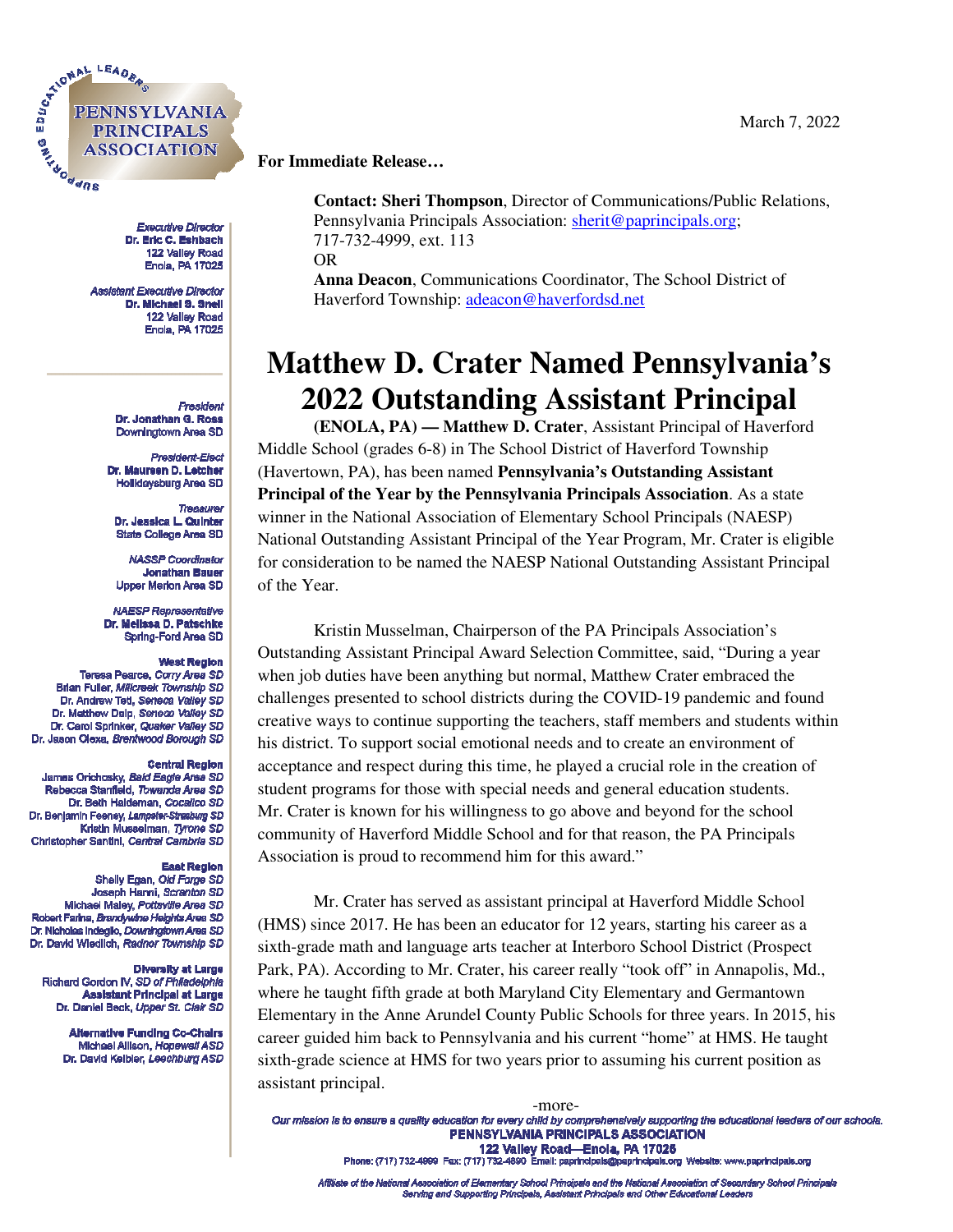## **Matthew Crater Named PA's 2022 Outstanding AP - Page 2 of 3**

Dr. Maureen Reusche, Superintendent of Schools for The School District of Haverford Township, said, "As a student-centered leader, Mr. Crater consistently makes decisions with the best interest of students at the forefront. When walking the halls of Haverford Middle School, I am fortunate to see firsthand how the relationships he has formed with students are both genuine and sincere."

During his tenure at HMS, Mr. Crater was instrumental in the development and implementation of an inclusion model that allows all students to have equal learning experiences. "I am very passionate about creating academic, social and emotional opportunities for students with intellectual disabilities and have focused much of my time over the past five years working with the incredible special education staff at HMS," he explained.

Mr. Crater has spent the past few years, strategically implementing district-wide social emotional wellness opportunities for students in grades K-12. In addition, he, alongside his colleagues and key staff, have created a monthly newsletter highlighting the splendid work of their teachers and counselors, and implemented the practice of administering a screener to aid in the identification of students who are "at risk" of social-emotional-related behaviors. "The pandemic posed significant challenges to schools across the country over the past two years. My mindset was to keep our kids learning, safe, supported and happy each and every day. Doing community bike rides with Mr. Horan [HMS Principal], recognizing birthdays and special occasions through Zoom, crawling around on classroom floors to mark where desks should be placed and developing tutoring programs to support kids and families were all examples of how we continued supporting our community through the pandemic," shared Mr. Crater.

"In Matthew Crater, the selection committee has once again identified a passionate educator abounding with talent, dedication and energy to represent Pennsylvania as the 2022 Outstanding Assistant Principal at the elementary/middle level. The numerous qualities Mr. Crater demonstrates in his service to the 1,600 students at Haverford Middle School are both admirable and difficult to find in one individual. I am pleased that Mr. Crater will represent the Pennsylvania Principals Association as our Outstanding Assistant Principal," said Dr. Eric C. Eshbach, Executive Director, PA Principals Association.

Mr. Crater earned a Bachelor of Arts degree in elementary education from West Chester University of Pennsylvania and a Master of Education degree in educational leadership from California University of Pennsylvania. He is currently pursuing his doctorate in educational leadership at Saint Joseph's University (Philadelphia, PA).

In addition to being a member of the PA Principals Association and NAESP, Mr. Crater is a member of the National Education Association and the Association for Supervision and Curriculum Development. He also serves as team leader of his district's Social-Emotional Wellness Team and the Social Justice Team (2020 - present).